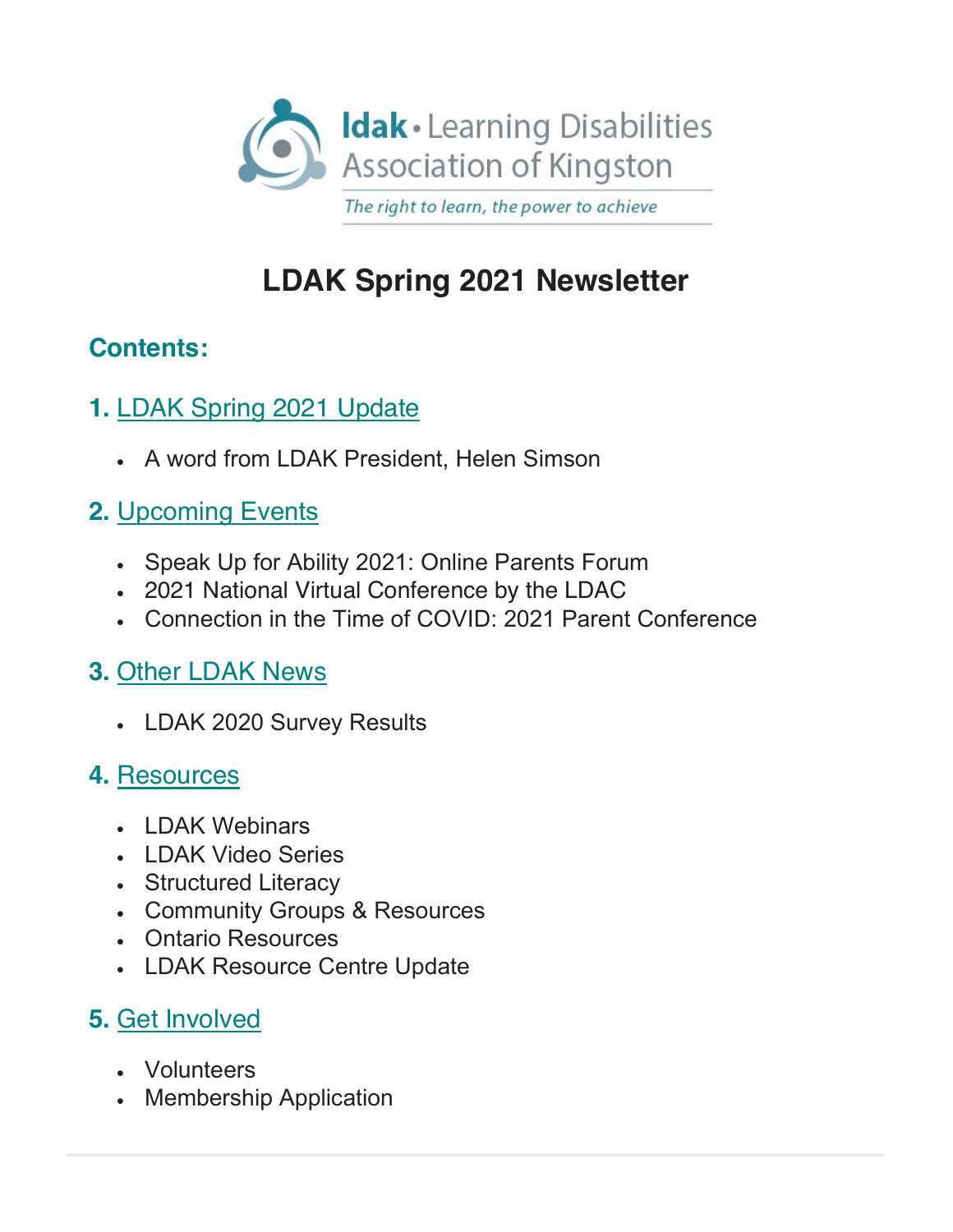## **LDAK Spring 2021 Update**

<span id="page-1-0"></span>An update from our **President, Helen Simson**, on what the LDAK has accomplished over the past six months, including the Online Outreach Initiative, and what is in store next: Full LDAK [Spring 2021 Update](https://www.ldakingston.com/post/ldak-update-spring-2021)





### **Upcoming Events**

### **Speak Up for Ability 2021: Online Parents Forum**

### **April 24, 10:30 am - 3:30 pm ET (join anytime)**

<span id="page-1-1"></span>Join the LDAK and United Parents (UP) on Saturday, April 24 for our FREE annual conference, Speak Up for Ability: Online Parents Forum. The topic is **Catching Up and Moving Forward in Education and Mental Health for Students with Learning Disabilities**.

Parents/caregivers, students, teachers and professionals are all welcome to register and attend virtually (any or all of the sessions you are interested in)!

Registration required: [Speak Up for Ability](https://www.eventbrite.ca/e/speak-up-for-ability-2021-online-parents-forum-tickets-144422239807?aff=ebdssbonlinesearch) [Eventbrite registration](https://www.eventbrite.ca/e/speak-up-for-ability-2021-online-parents-forum-tickets-144422239807?aff=ebdssbonlinesearch)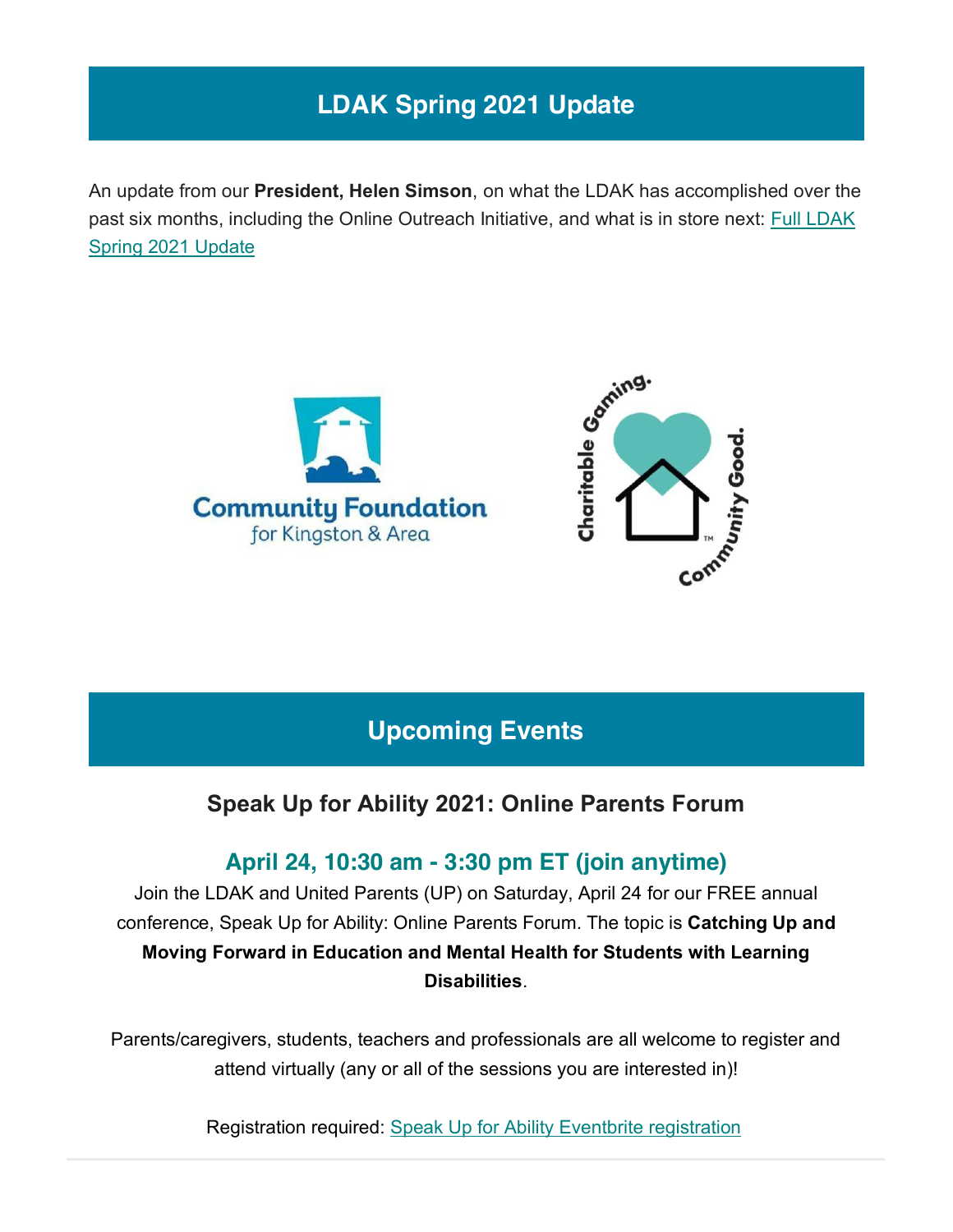We have updated sessions, including presentations from both public school boards in Kingston. We will address some of the big challenges facing families and children/youth (age 8-18) with learning disabilities linked to Covid-19 and ongoing interruptions to students' learning, plus strategies for moving forward.

Sessions include **Mental Health and Learning Disabilities** from the **Integra Program at CDI** (Child Development Institute) for parents/caregivers and youth, presentations from **Limestone District School Board** and **Algonquin and Lakeshore Catholic District School Board** including Q&A, and **panel discussion** with parents, teachers & professionals on key themes.

*This forum is made possible by donations from Empire Life, OPSEU Kingston, and Club Optimiste Frontenac-BFC Kingston, and contributions from Community Spirit Gaming. Thank you for your generous support!*

**[Click Here to Register](https://buff.ly/3rkTsgM)**







Join our annual conference ONLINE: **Catching Up and Moving Forward** in Education & Mental Health for **Students with Learning Disabilities** 

#### Saturday, April 24, 2021 @ 10:30 am - 3:30 pm ET

Sessions for parents/caregivers of children/youth with LDs, students, teachers & professionals: Mental health strategies, presentations from LDSB & ALCDSB, and panel discussion Join any or all sessions! Register to get the Zoom link: https://buff.ly/3rkTsqM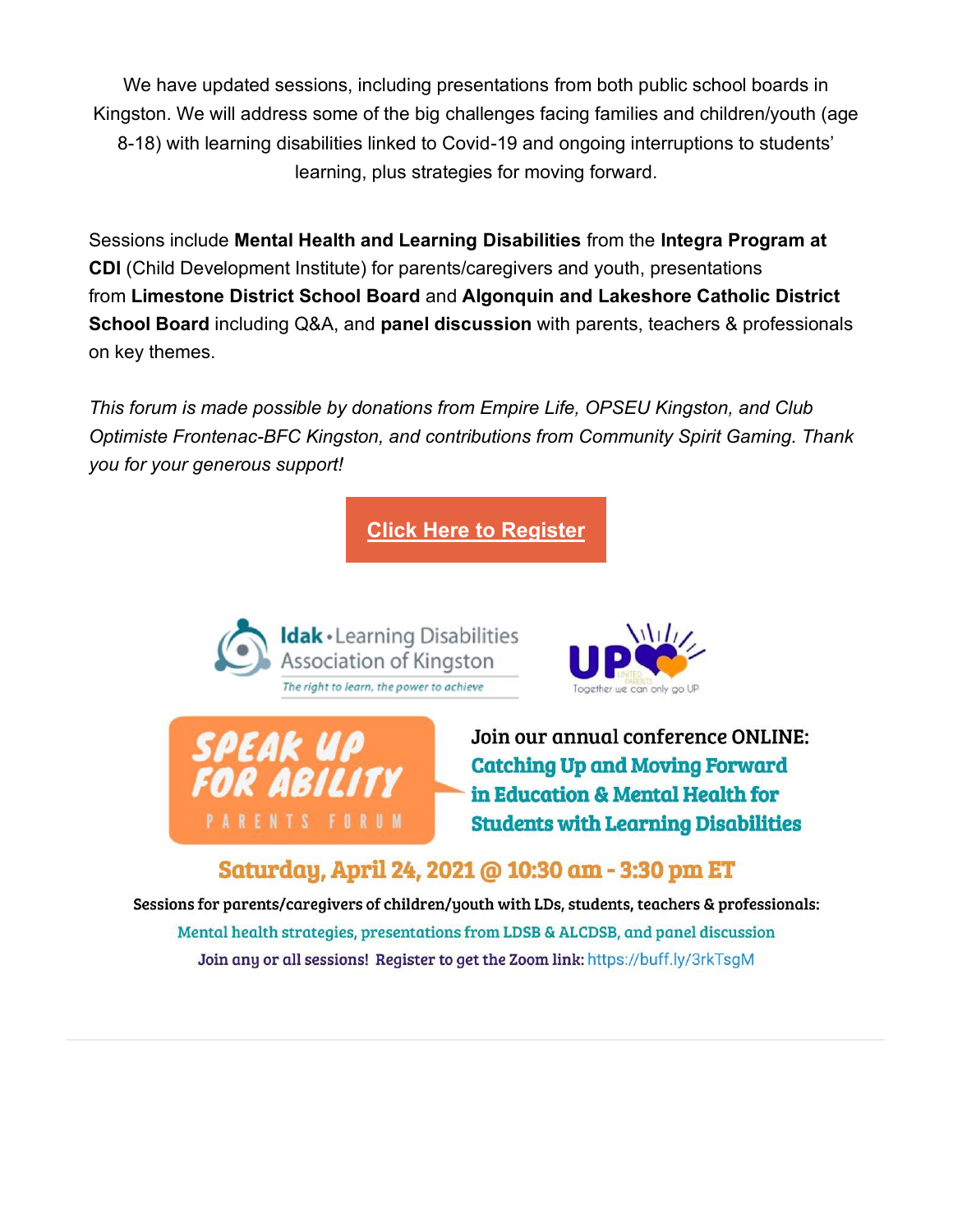#### **2021 National Virtual Conference by the LDAC**

#### **May 28, 11:00 am - 5:30 pm ET**

The Learning Disabilities Association of Canada is hosting their 2021 Virtual Conference on the topic of Closing the COVID Gap: Supporting Literacy, Numeracy, and Social Emotional Learning for Students with Specific Learning Disorders. Register before April 15 for a discount.

[Details of the LDAC conference on our website](https://www.ldakingston.com/post/2021-national-virtual-conference-by-the-learning-disabilities-association-of-canada-on-may-28)

Registration required: [LDAC](https://www.eventbrite.ca/e/learning-disabilities-association-of-canada-conference-2021-tickets-146594322565) [Eventbrite registration](https://www.eventbrite.ca/e/learning-disabilities-association-of-canada-conference-2021-tickets-146594322565) 

### **Connection in the Time of COVID: 2021 Parent Conference**

### **May 5, 7:00 pm - 9:00 pm ET**

The International Dyslexia Association Ontario and Decoding Dyslexia Ontario offer this free online event. The conference includes parent discussion groups and a presentation update from the Ontario Human Rights Commission lead lawyers for the Right to Read Inquiry looking into human rights issues affecting students with reading disabilities in Ontario's public education system.

Registration required: <https://www.idaontario.com/2021-parent-conference/>

### **Other LDAK News**

### **LDAK 2020 Survey Results**

<span id="page-3-0"></span>This past fall, 20 parents/caregivers in Kingston and area participated in our survey on current challenges and options for online support - Thank you for sharing your views and experiences with us!

[Full summary of the LDAK survey results on our website](https://www.ldakingston.com/post/summary-of-ldak-2020-survey-results)

Parents' views on accommodations, challenges faced by families during Covid-19, desired information, and a parent support group were collected.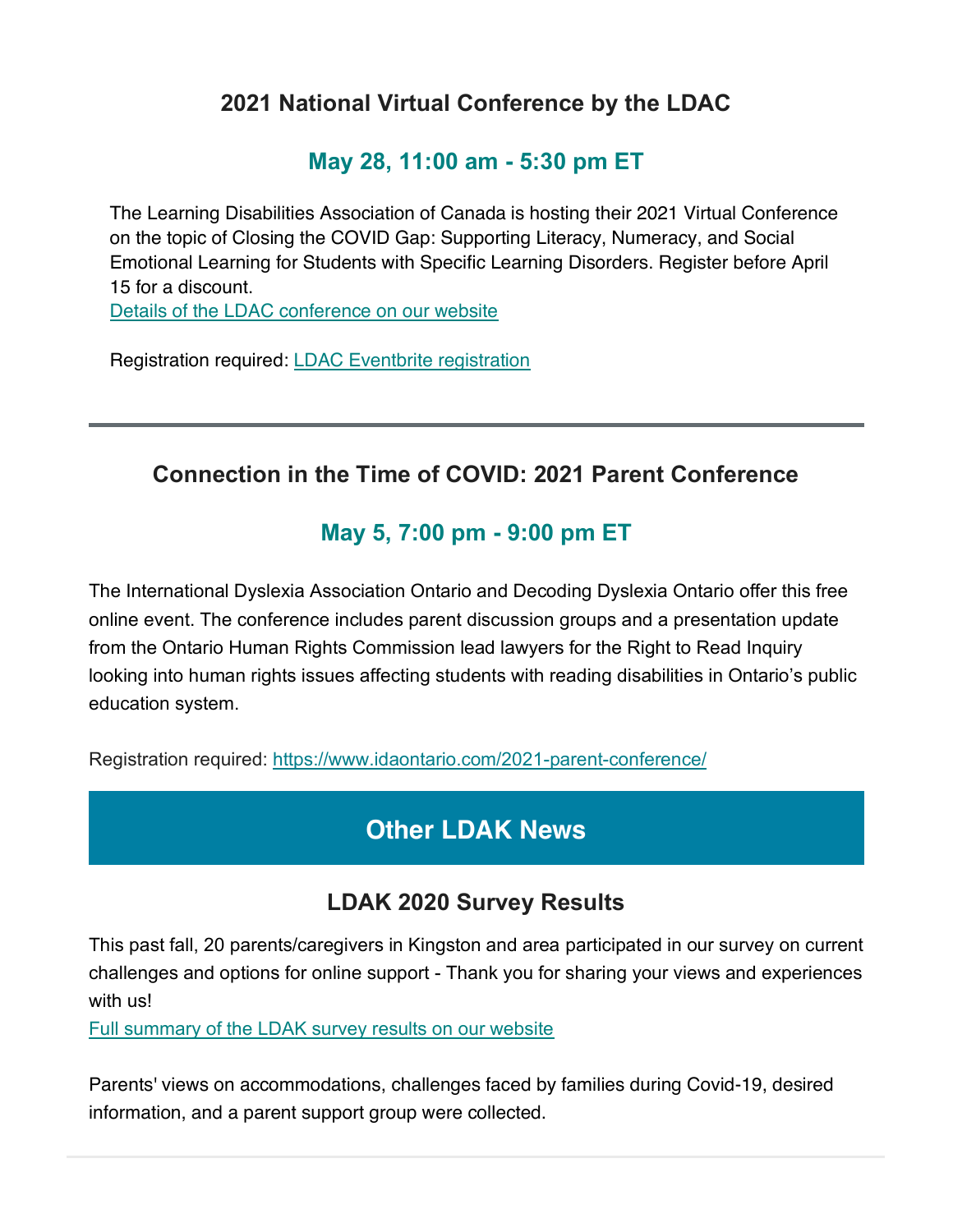### **Resources**

#### **LDAK Webinars**

<span id="page-4-0"></span>If you missed any of our webinars, all of the webinar recordings, presentation slides, and handouts can be accessed on the **LDAK 'Events' page** under 'Webinar Recordings' here: <https://www.ldakingston.com/meetings-workshops>

#### **Check out the following webinar recordings and resources:**

1. Parent Advocacy: Navigating Support Services for Your Child *Lockhart George Literacy*

2. Supporting Your Child with a Learning Disability in French Immersion at Home and School *Lockhart George Literacy*

3. Making Successful Transitions in Education for Students with Learning Disabilities: Life After High School & Remote Learning at All Ages *Gail Eaton-Smith*

#### **Webinar Survey:**

If you attended any of our webinars, we would love to hear your feedback! [LDAK post](https://buff.ly/2XTOJ8L)[webinar](https://buff.ly/2XTOJ8L) survey

#### **LDAK Video Series**

Access the LDAK short video series designed by our fourth year Queen's University BNSc students on tips for remote learning, useful anytime for supporting children's learning at home.

Episode 1 on **Organizational Strategies** and Episode 2 on **Mental Health** can be streamed here: <https://www.ldakingston.com/resources-06-mental-health-and-ld>

Don't forget to check out the **LDAK 'Resources' page** for additional information for parents/caregivers and educators, with resources on mental health, assistive technology and more: <https://www.ldakingston.com/resources>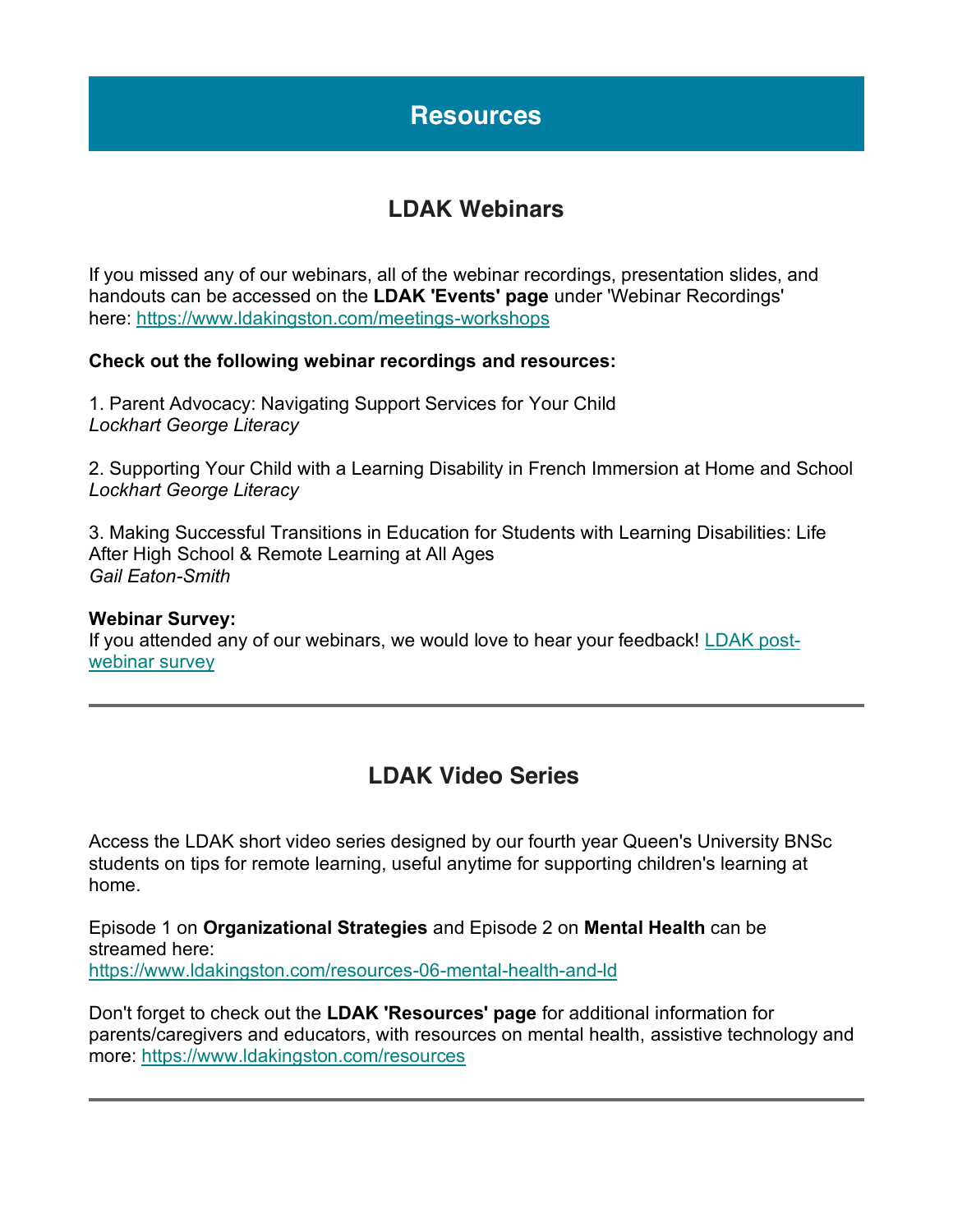#### **Structured Literacy**

#### **1.** [Structured Literacy Works, But What Is It?](https://dyslexiaida.org/structuredliteracy/)

International Dyslexia Association

#### **2.** [Structured Literacy in the French as a Second Language Classroom: Webinar Recording](https://buff.ly/30eXVWl)

The International Dyslexia Association of Ontario and Lockhart George Literacy present the importance of research-based reading instruction for students with learning disabilities in FSL programs and how to implement a Structured Literacy approach to meet the learning needs of all students.

**3.** [Support Your Struggling Reader: Pre-Recorded Online Workshops](https://www.youtube.com/watch?v=ReIJ_jjBDUg&ab_channel=KingstonFrontenacPublicLibrary)

[Workshop 1](https://www.youtube.com/watch?v=ReIJ_jjBDUg&ab_channel=KingstonFrontenacPublicLibrary) [Workshop 2](https://www.youtube.com/watch?v=Mhz9jqrF67o&ab_channel=KingstonFrontenacPublicLibrary) [Workshop 3](https://www.youtube.com/watch?v=FLzFSOiI99g&ab_channel=KingstonFrontenacPublicLibrary) [Workshop 4](https://www.youtube.com/watch?v=onsbGleDJSQ&ab_channel=KingstonFrontenacPublicLibrary)

From Lockhart George Literacy and the Kingston Frontenac Public Library, learn the skills and strategies needed to implement Structured Literacy at home and in the classroom (recorded Q&A period included).

#### **4.** [Implementing Structured Literacy in the Kindergarten Classroom: A Three-Part Webinar](https://www.idaontario.com/5900-2/)  **[Series](https://www.idaontario.com/5900-2/)**

From Emily Moorhead (teacher at the LDSB) and the International Dyslexia Association of Ontario, a kindergarten teacher's guide to implementing Structured Literacy.

### **Community Groups & Resources**

- [Lockhart George Literacy \(Facebook group with resources\)](https://www.facebook.com/LockhartGeorgeLiteracy)
- [United Parents-UP \(parent led support group\)](https://www.facebook.com/United-Parents-UP-1873636589574878)
- [The Reading Clinic \(local fee-based service\)](https://thereadingclinic.ca/)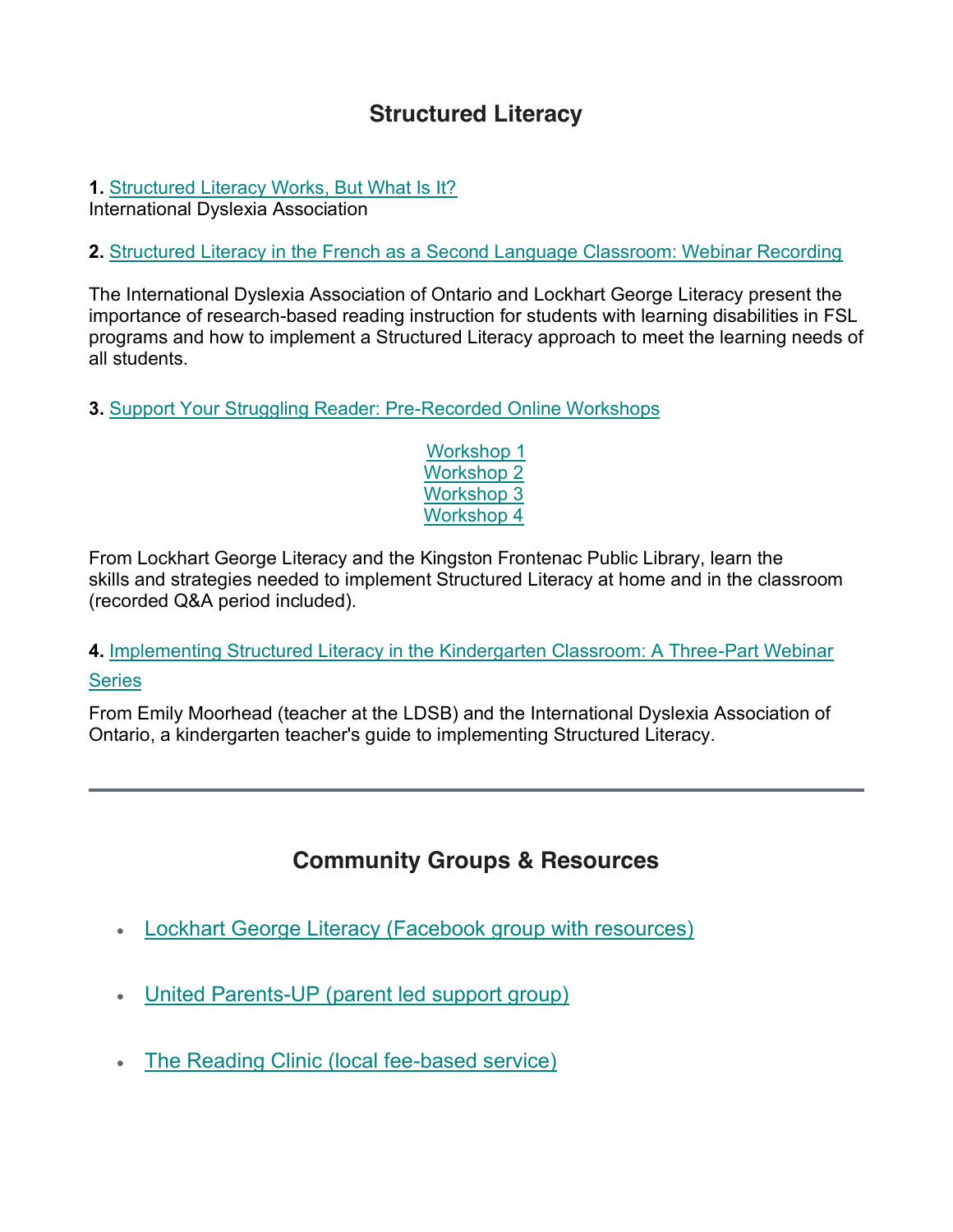- [ADHD Support Group](https://www.adhdsupportgroup.ca/group/)
- Kingston Frontenac Public Library and Centre for Equitable Library Access (collection of accessible [online materials in French and English,](https://www.ldakingston.com/post/kingston-frontenac-public-library-and-centre-for-equitable-library-access-cela-resources) including for [kids and teens with LDs\)](https://www.ldakingston.com/post/kingston-frontenac-public-library-and-centre-for-equitable-library-access-cela-resources)

#### **Ontario Resources**

- . LD@home Resources for Families of Students with LDs (Kindergarten to [Grade 8\)](https://www.ldathome.ca/)
- [School Mental Health Ontario Covid-19 Family Resources](https://smho-smso.ca/covid-19/parents-and-families/)
- [Ontario Human Rights Commission Right to Read Inquiry](http://www.ohrc.on.ca/en/right-read-public-inquiry-on-reading-disabilities?fbclid=IwAR1obPUuHGwbrcQqHo7T5ecPBv_nJAvRU68W6kh2riUAybjcuWSkNtKSYx4)
- **[International Dyslexia Association Ontario Branch](http://www.idaontario.com/)**
- [Government of Ontario Covid-19 Support for Families](https://www.ontario.ca/page/covid-19-support-students-and-parents%23section-0)

### **LDAK Resource Centre Update**

As of July 1, 2020 the Resource Centre has closed. We are working behind the scenes and operating a virtual office, so please continue to contact us by email or phone (info below) and we will get back to you as soon as possible.